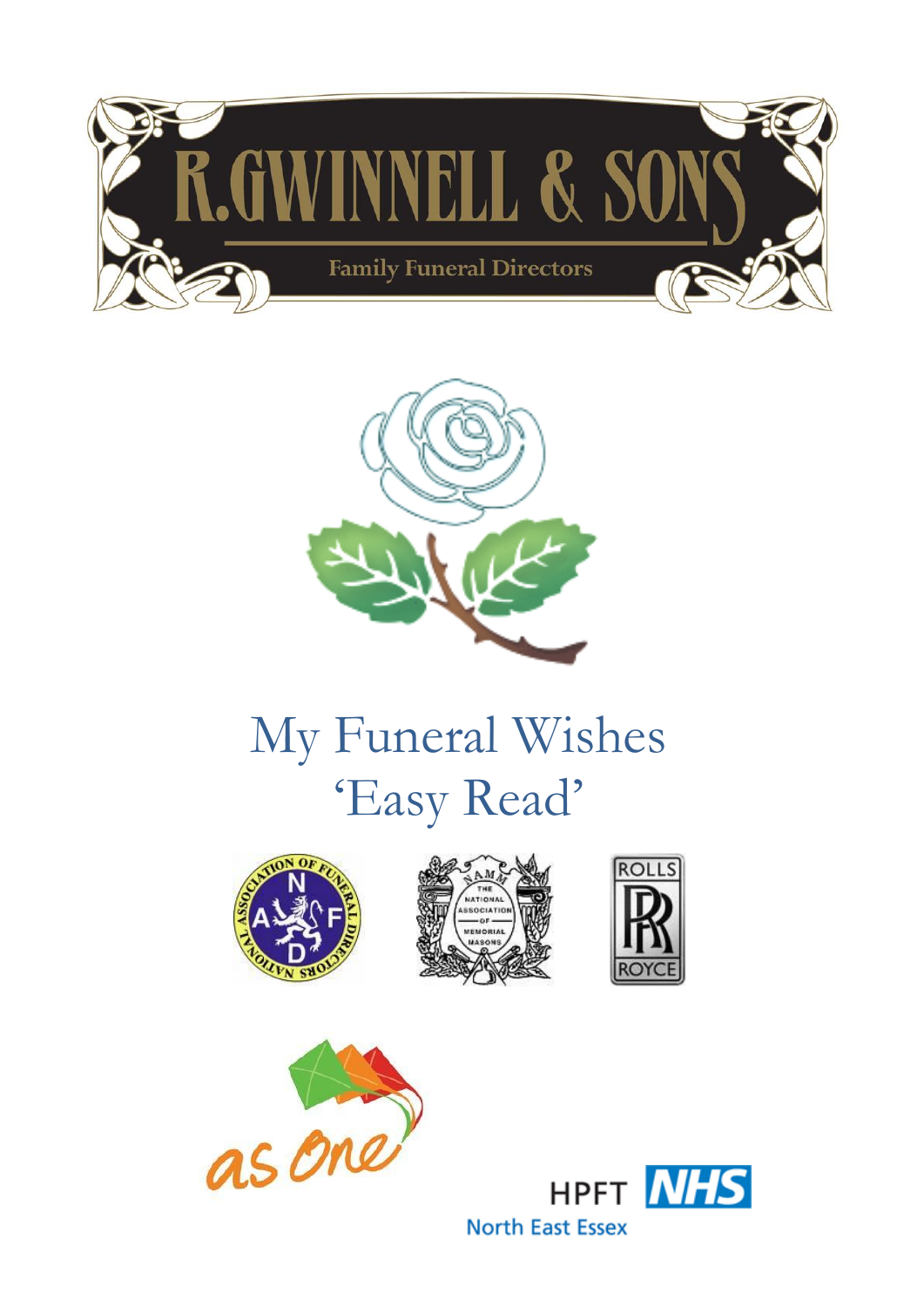© Copyright 2016 – R Gwinnell & Sons All rights reserved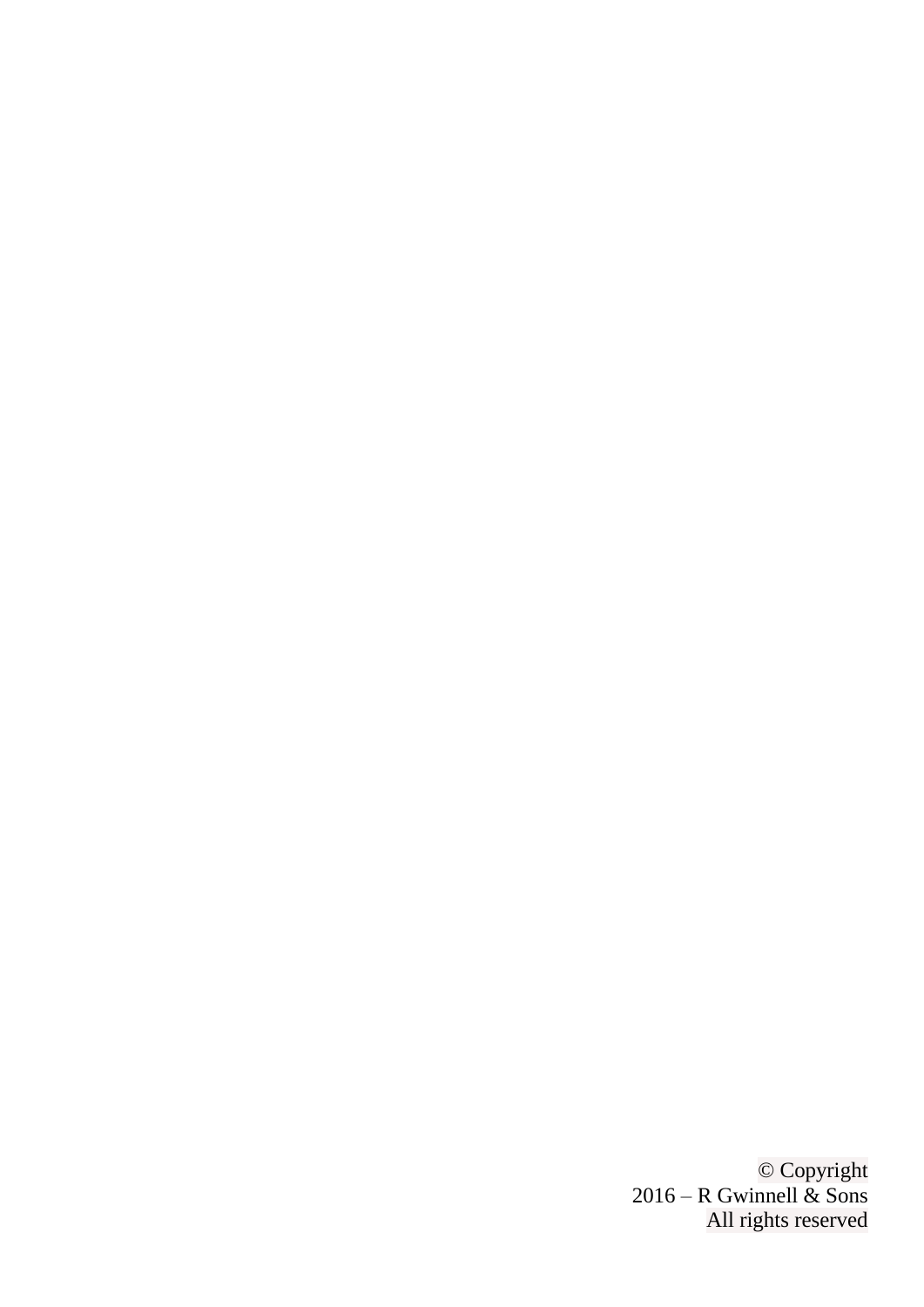# Why should I plan for my funeral?

Have you ever thought about what you want for your funeral? You probably already know whether you want to be buried or cremated, but what about the details? Where do you want your funeral to be held? Do you want particular readings or poems and, if so, which ones and read by whom? Is there certain music you want played? Perhaps there's even a specific route you'd like your hearse to take.

By planning ahead using My Funeral Wishes, not only will you save your next-of-kin the stress of trying to second-guess what you would have wanted, you'll also be able to put your stamp on your last celebration, ensuring it reflects what is important to you.

This guide has been compiled by R Gwinnell & Sons and North East Essex Community Learning disability Health Team



"This guide can be used as part of your funeral plan."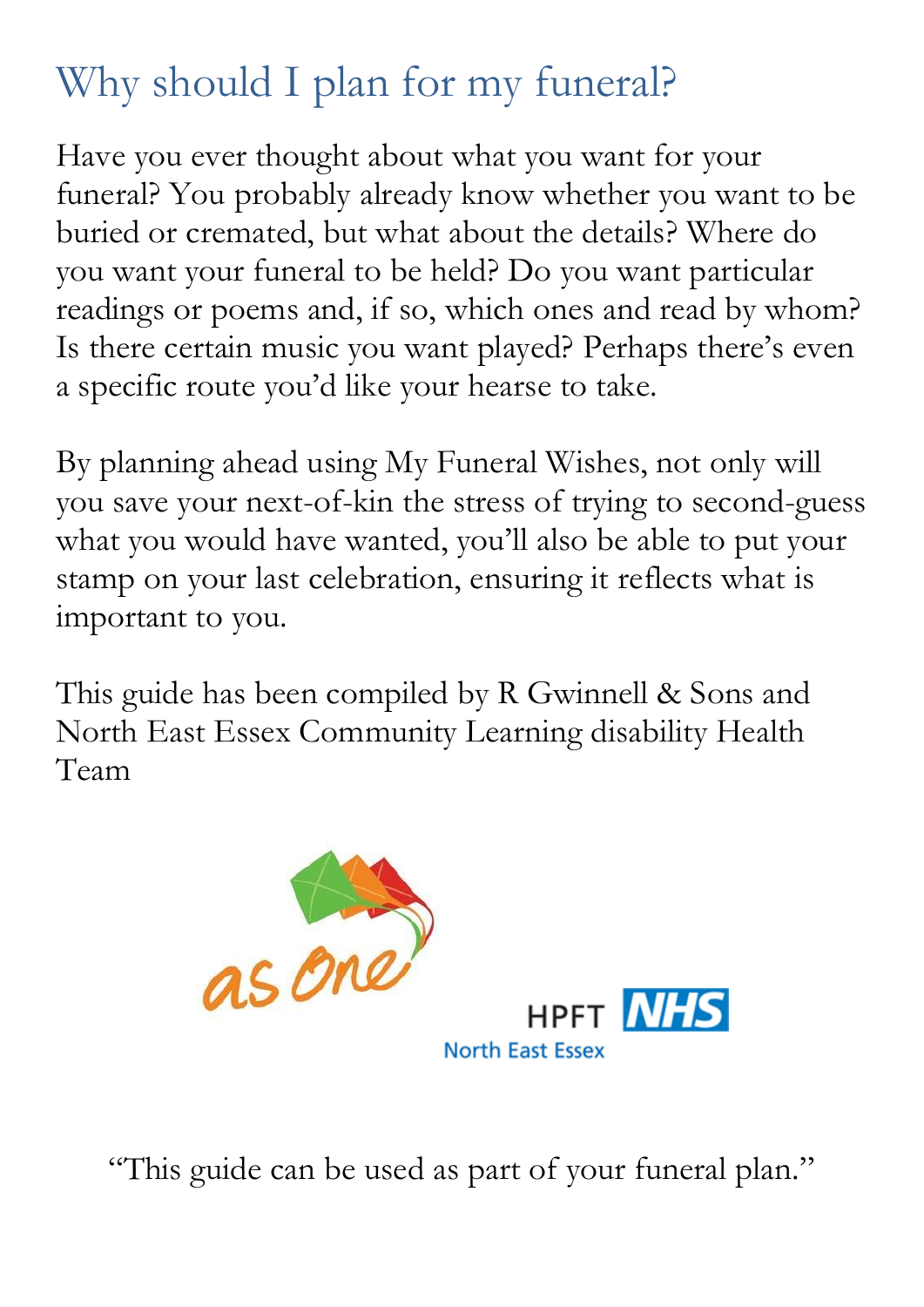



Fix Photo Here

| <b>Name</b>    |  |
|----------------|--|
| <b>Address</b> |  |
|                |  |
|                |  |
| Postcode       |  |
| Telephone      |  |
| Email          |  |
| Date of Birth  |  |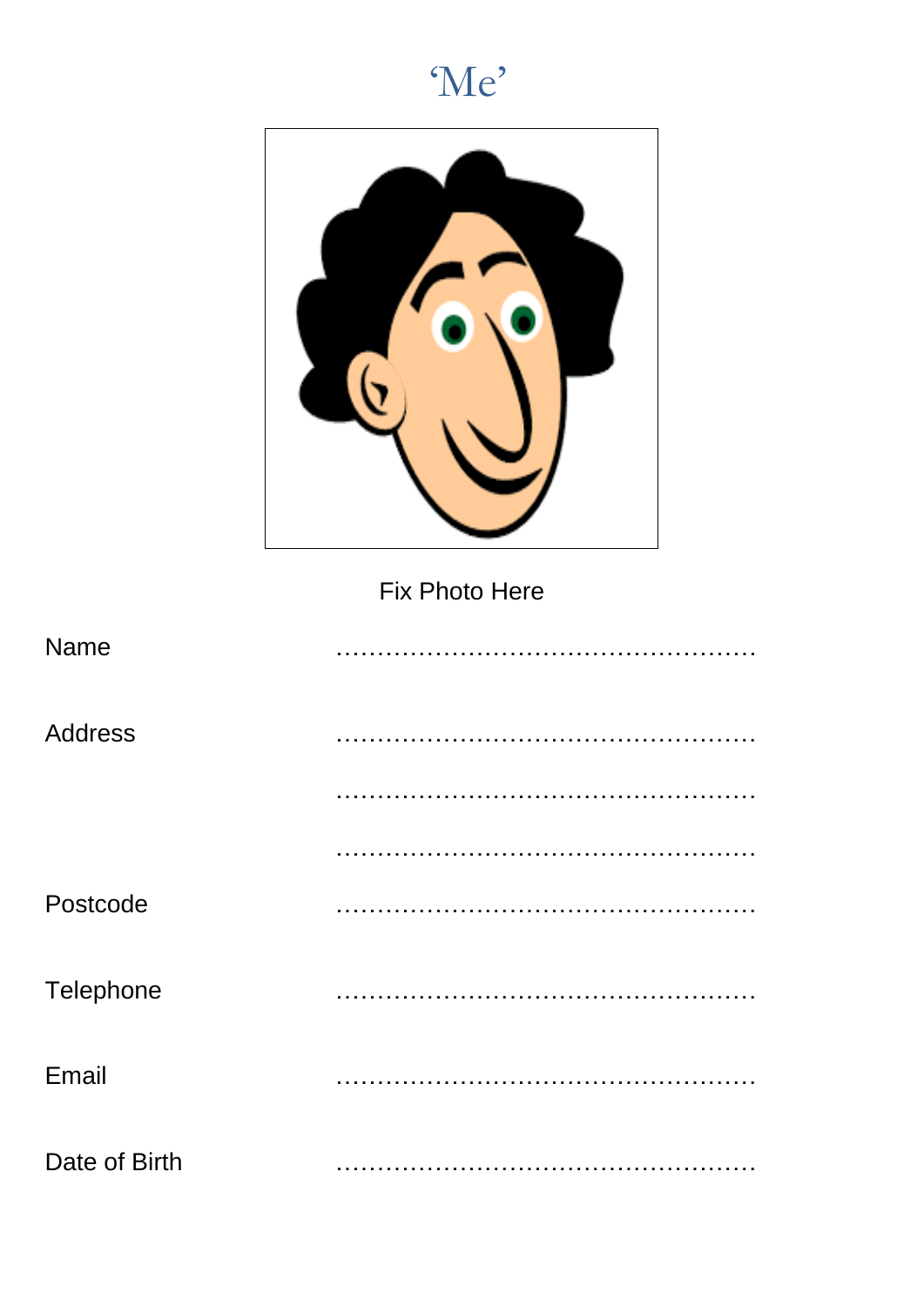# My special person who supports me



Fix Photo Here

| Name           |  |
|----------------|--|
| <b>Address</b> |  |
|                |  |
|                |  |
| Postcode       |  |
| Telephone      |  |
| Email          |  |
| Relationship   |  |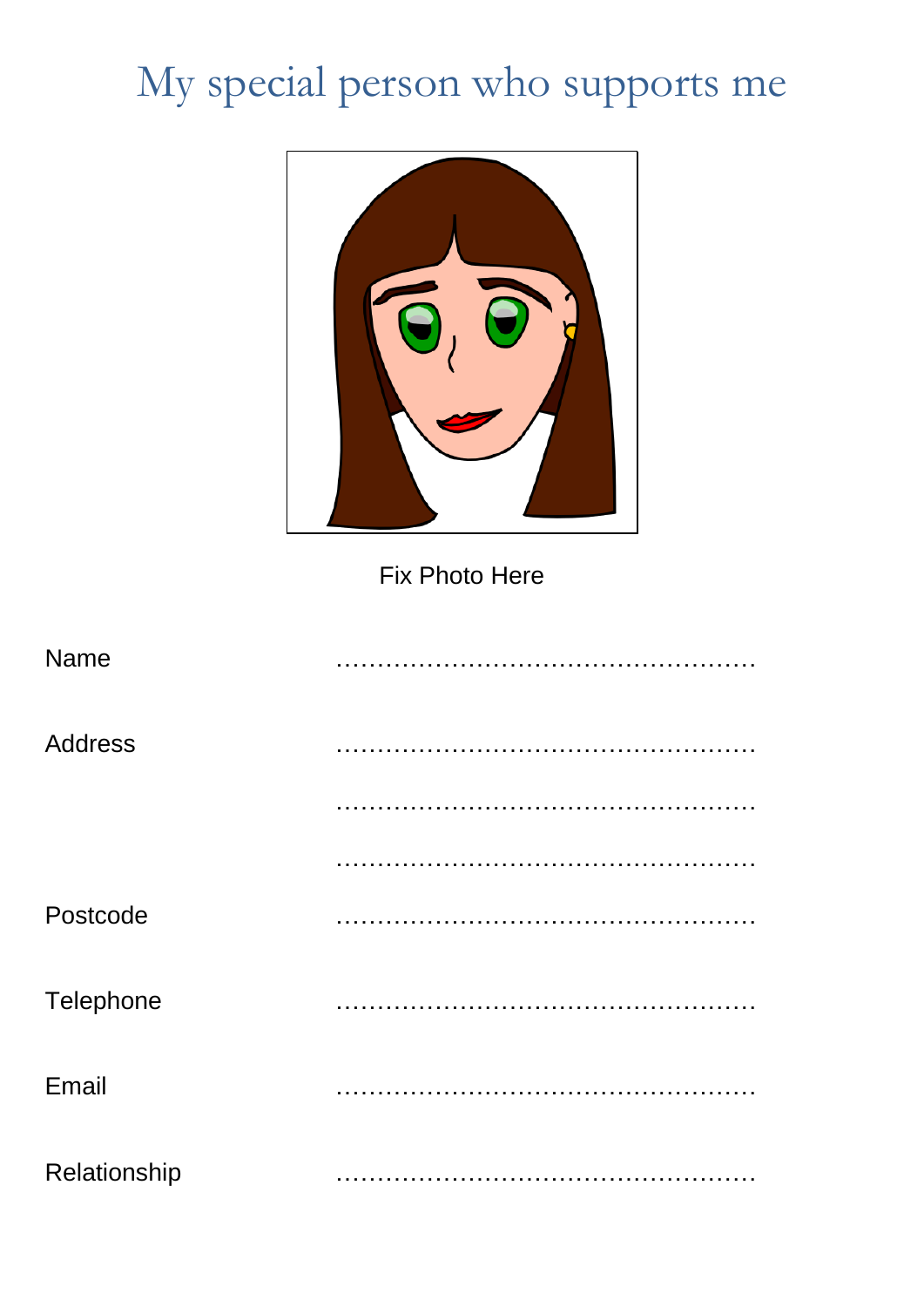# Type of Funeral Service



### If Cremation

What I want to happen with my Cremated Remains

| If Burial                    |  |
|------------------------------|--|
| New grave or existing grave  |  |
| Single grave or double grave |  |

……………………………………………………………………………………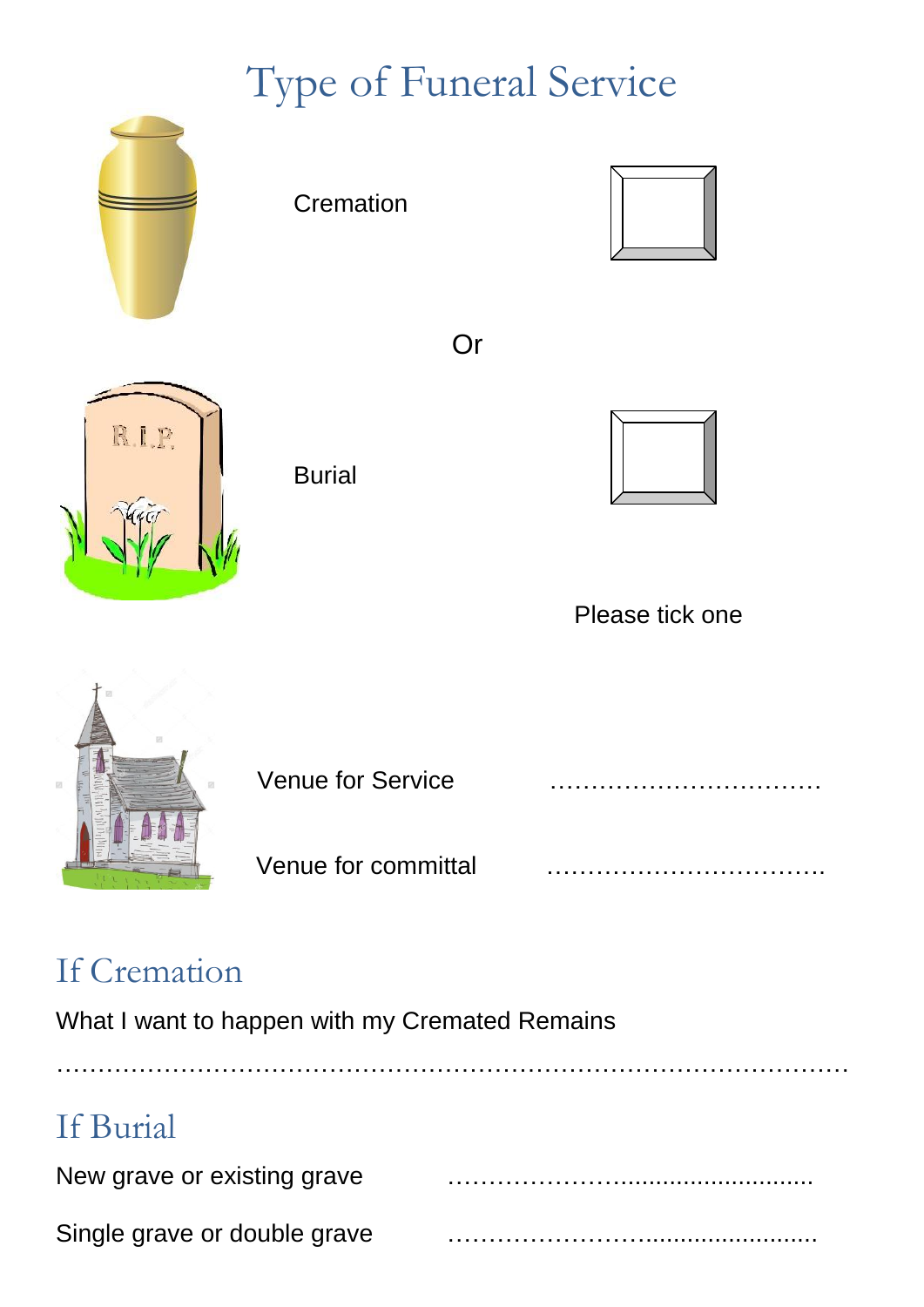## My Faith or Belief



#### Religious or non-religious **manually manually manually example**

(Talk to you special support person about what this means)



#### Preferred minister …………..................

(A minister is a person who conducts a religious service)

Or



#### Preferred Celebrant manufactured in the contract of the Preferred Celebrant

(A celebrant is a person who conducts a non-religious service)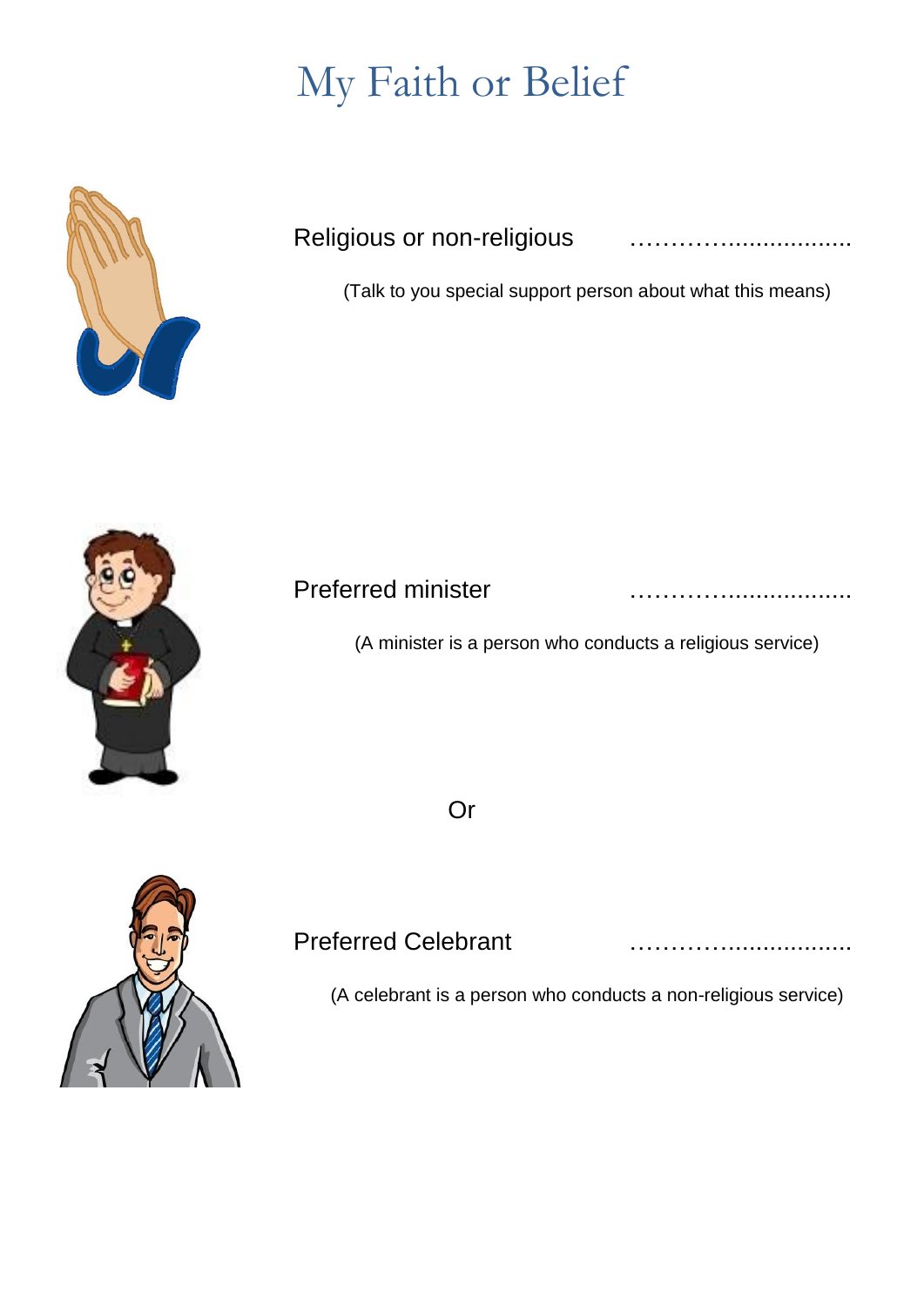### During the service or ceremony



#### Music



# Poem or Reading …………................... …… ……………………………………………………………

……………………………………………………………

………………………………………………………………

………………………………………………………………



Speaker …………………………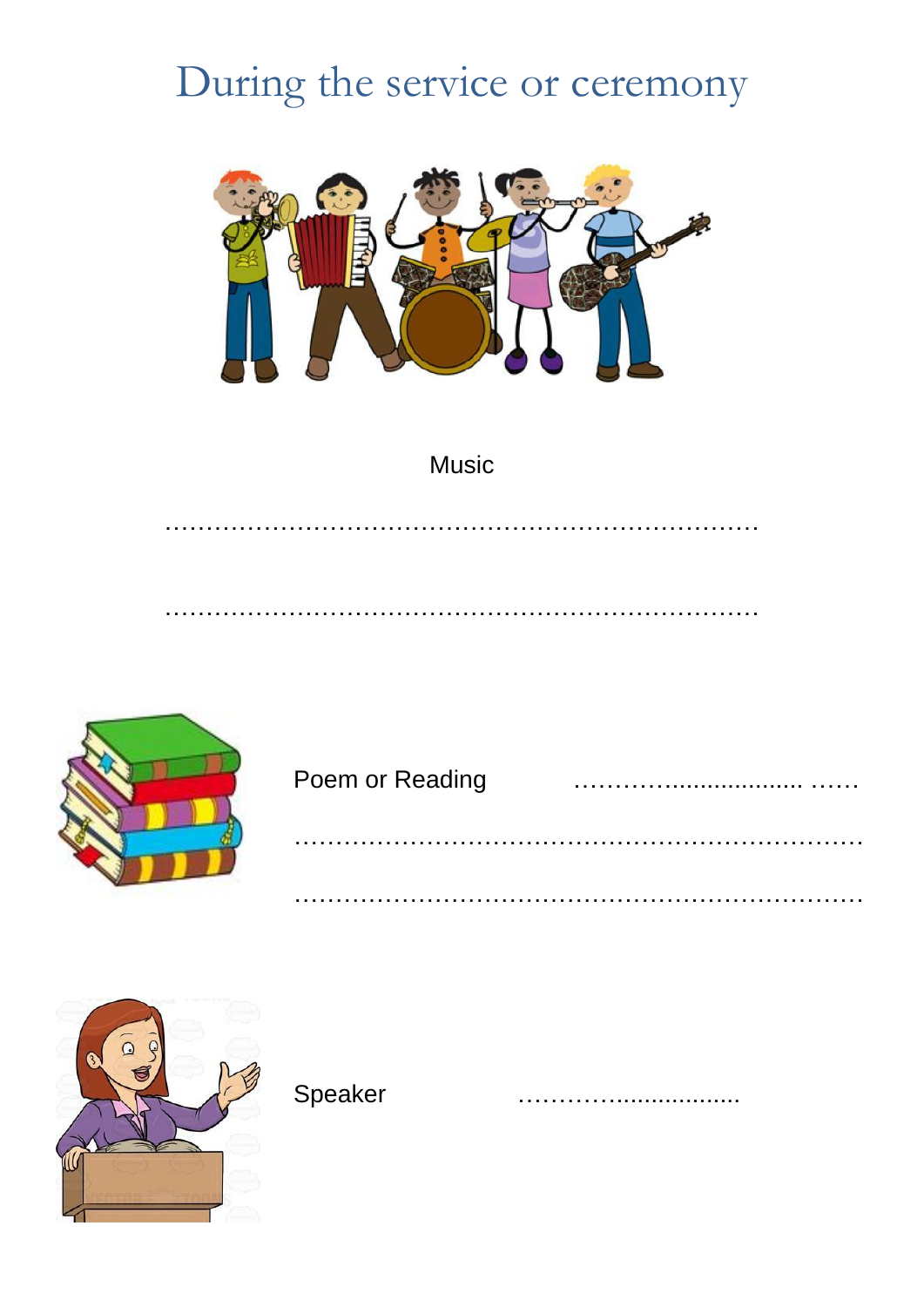### Before the funeral



Viewing in the Chapel of Rest?

………………………………………….



What would you like to wear?

……………………………………………………………





What flowers do you like?

…………………………………………………

Do you have a favourite charity?

…………..............................................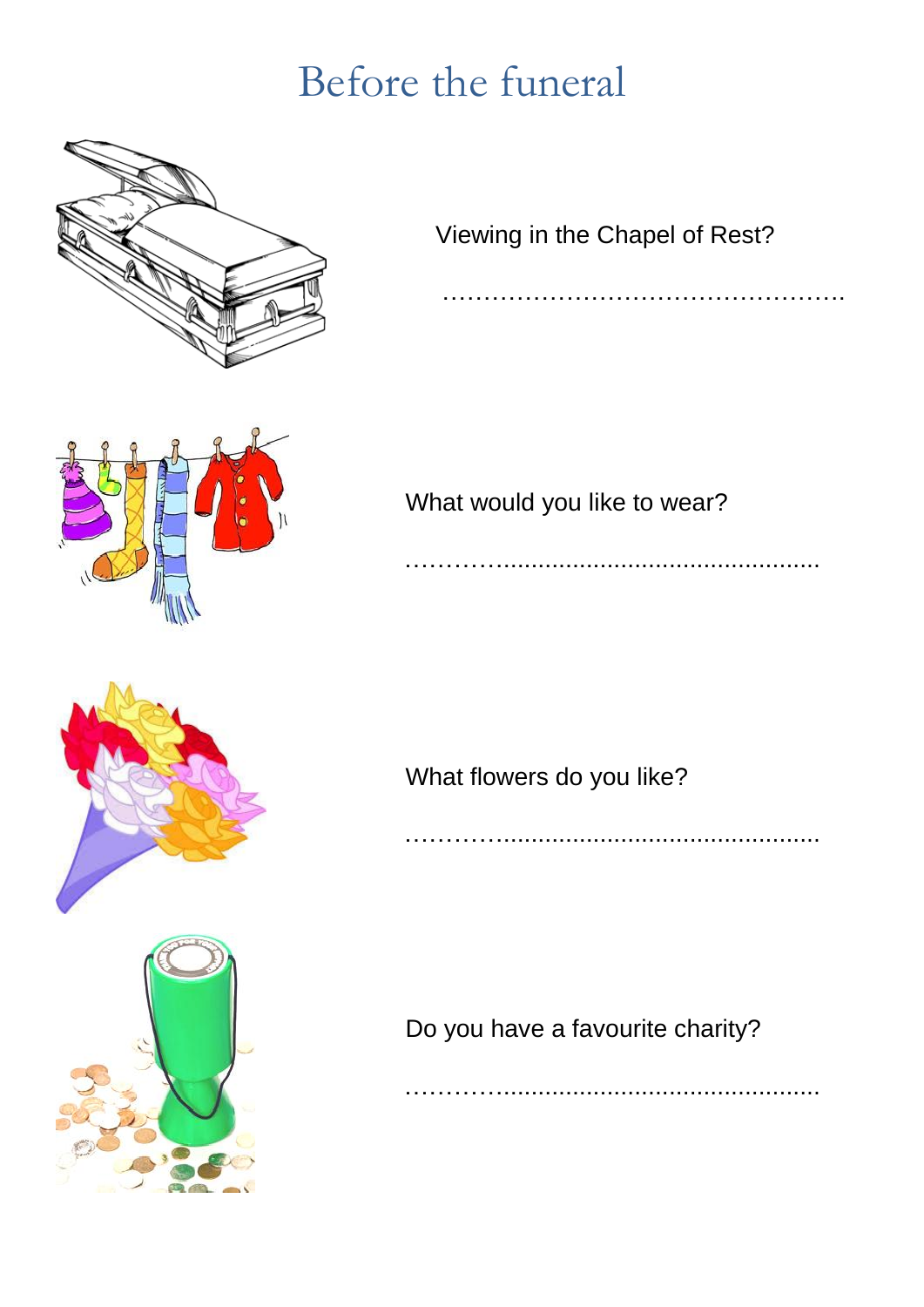# The day of the funeral

My last journey should be in:



Motor Hearse **manufacturers manufacturers manufacturers manufacturers** 



Horse Drawn Hearse **Example 20** 



Motorcycle Hearse **Execute 19** materials

Other …………………………………………………………….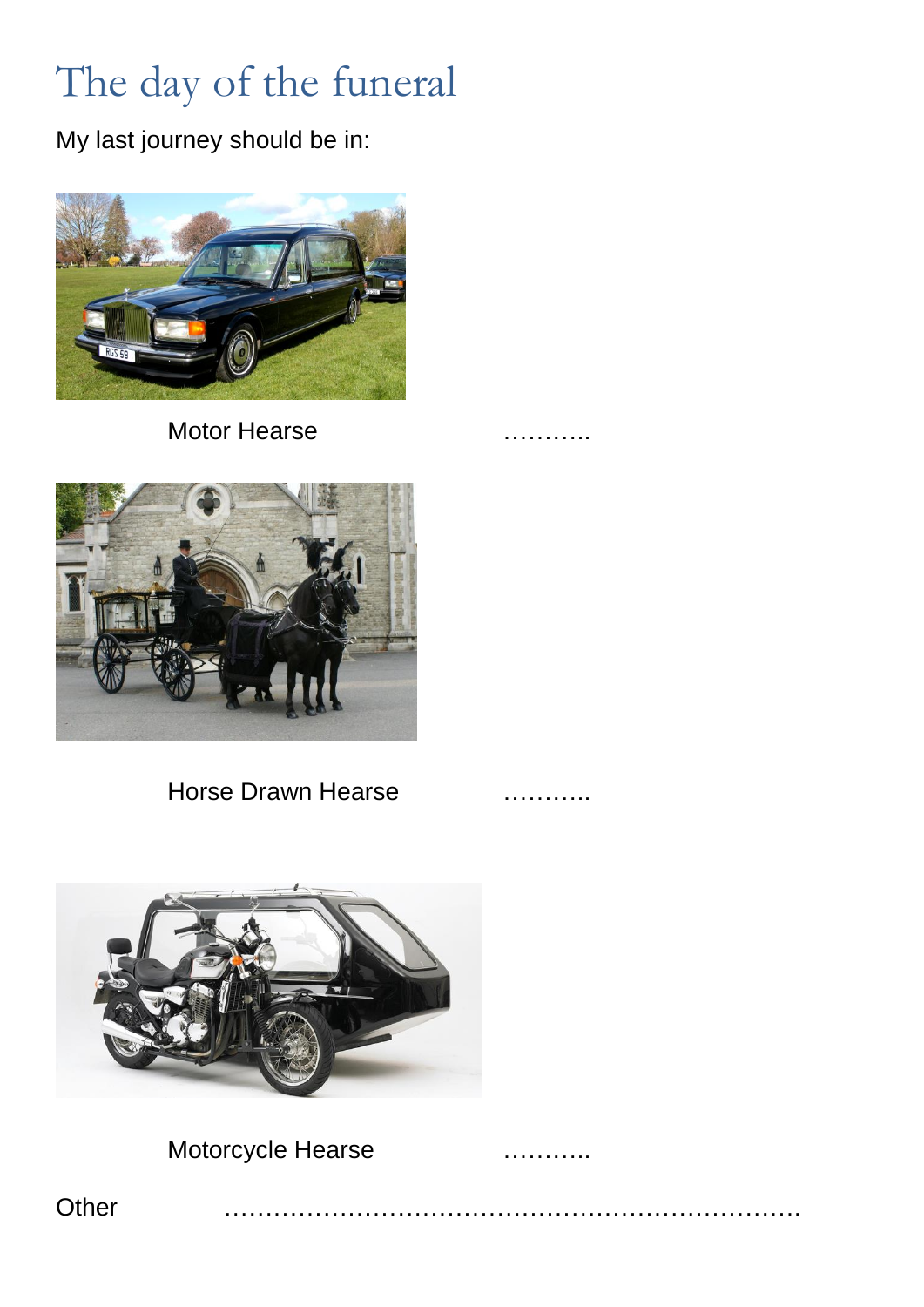

Preferred route of cortege



After the funeral I would like my life to be celebrated at

 $\ddot{\phantom{a}}$ 

**Special Requests**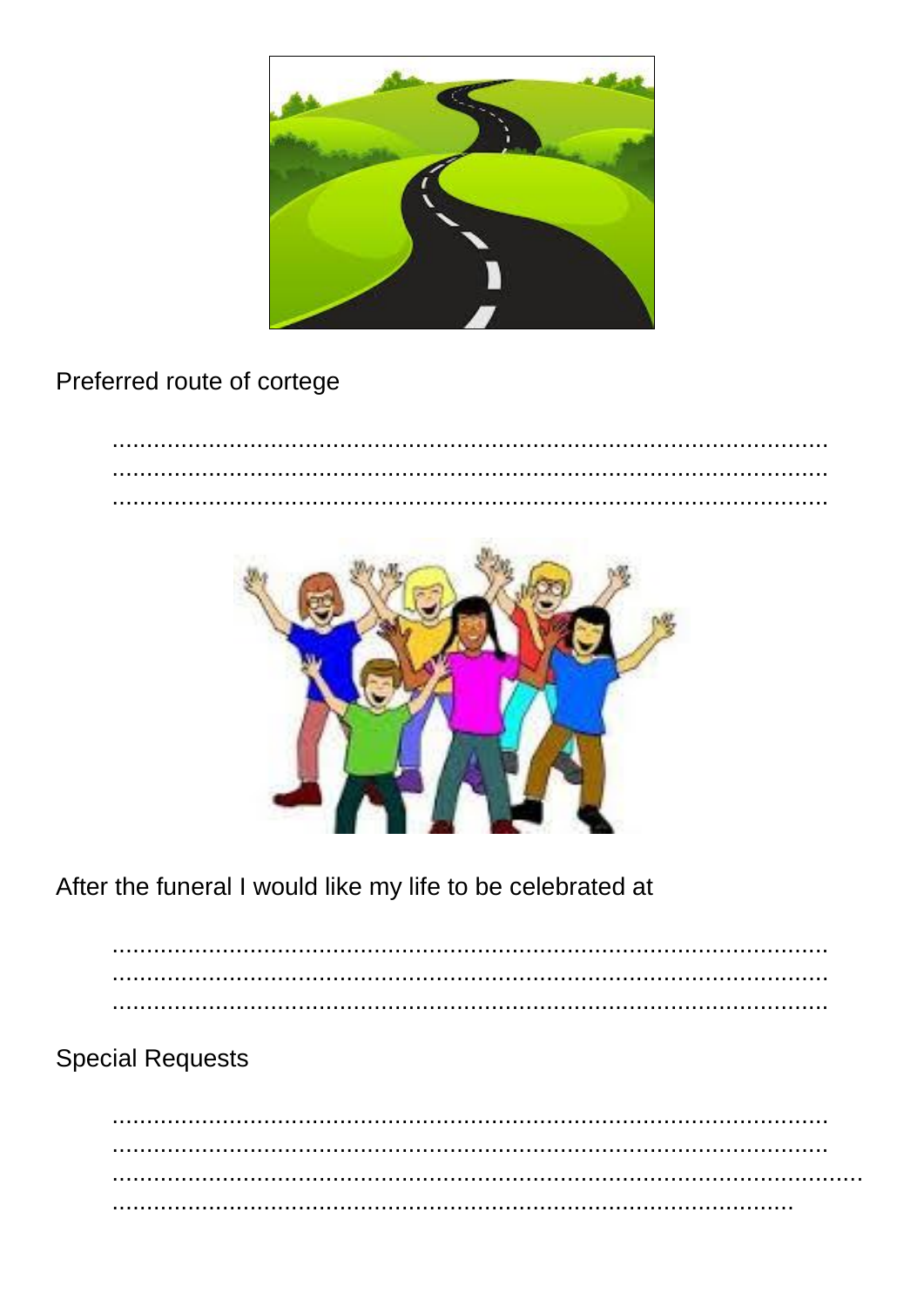# Who helped me with my wishes?



### What next?

It's important to let someone know that you have filled out this form so that they will be able to refer to it when the time comes.

Once you have completed the form, put it somewhere safe and tell someone close to you where it is or give it to them to look after for you.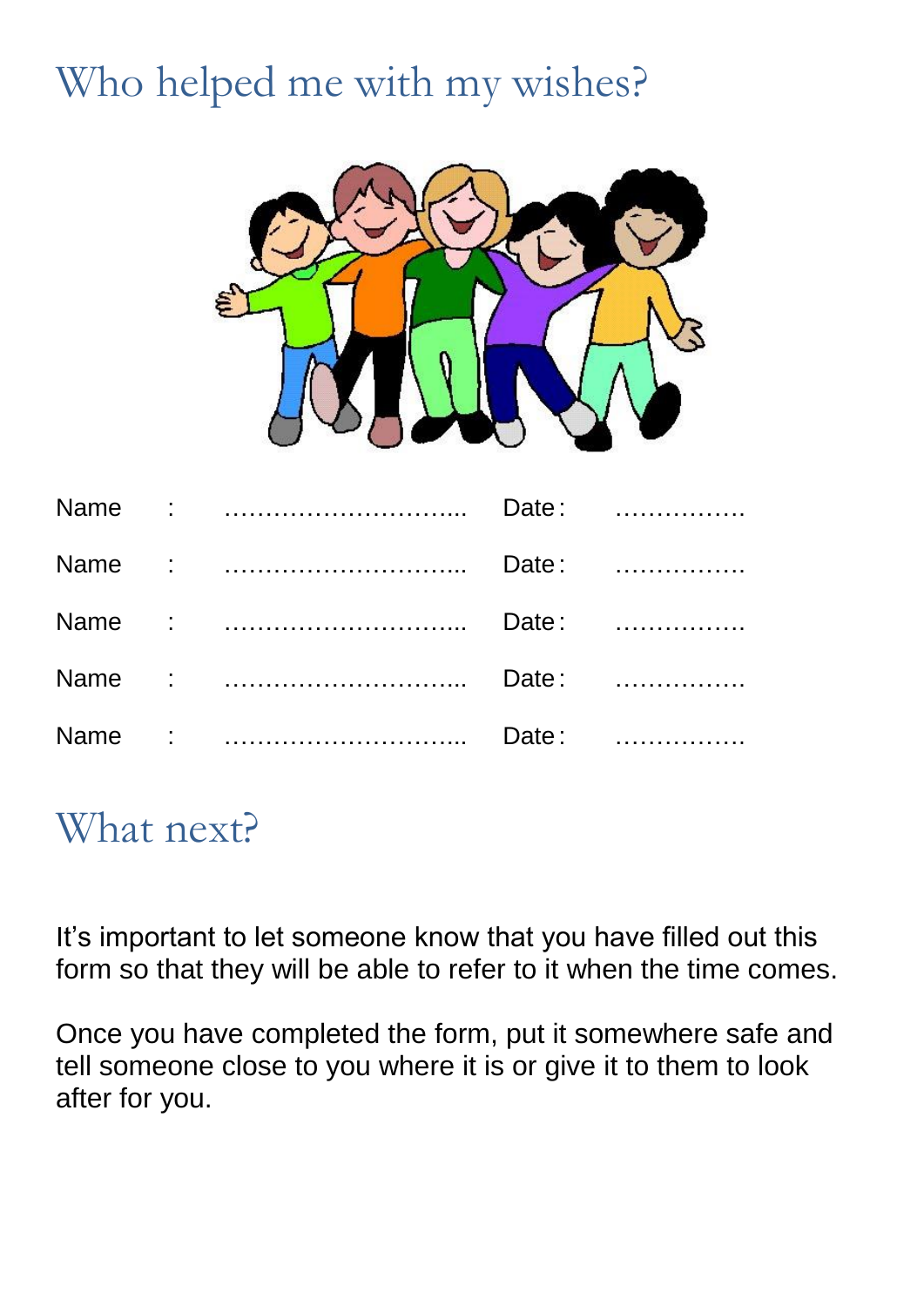

### **About us...**

R. Gwinnell & Sons are proud to be a family owned and family run funeral directors offering our services throughout north Essex and south Suffolk.

Established in 1986, with the opening of our first facilities in Manningtree, it was apparent that the services we offered were appreciated. As a company we developed a number of good friendships and working relationships in the local community.

During the following years, as a reputation of offering a good service at a fair cost developed, we chose to extend our services across Noth Essex and South Suffolk.

During 2012, we were approached by the directors of A. R. Clarke Funerals of Halstead. With over 100 years' of trading history from the same premises; we are pleased to say that they entrusted us with the ownership and control of their business.

Roy, Chris and Matthew Gwinnell are united, along with the assistance of an excellent team of staff, in their aim to offer the very highest standard of care to those we are privileged to assist.

We believe that every funeral we conduct is as unique as the person it is for. We are here 24 hours a day to help you plan the best possible funeral service.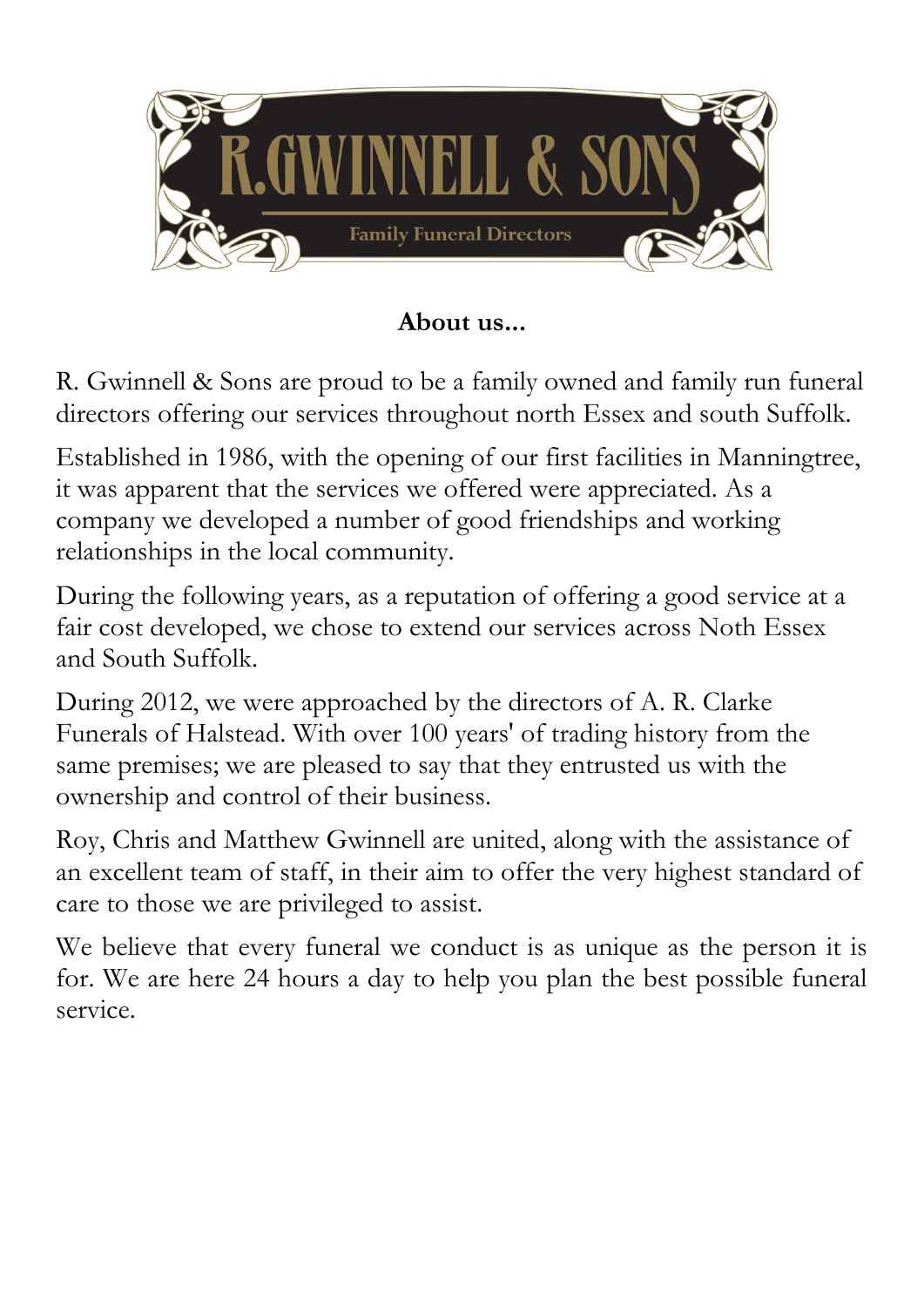### Notes